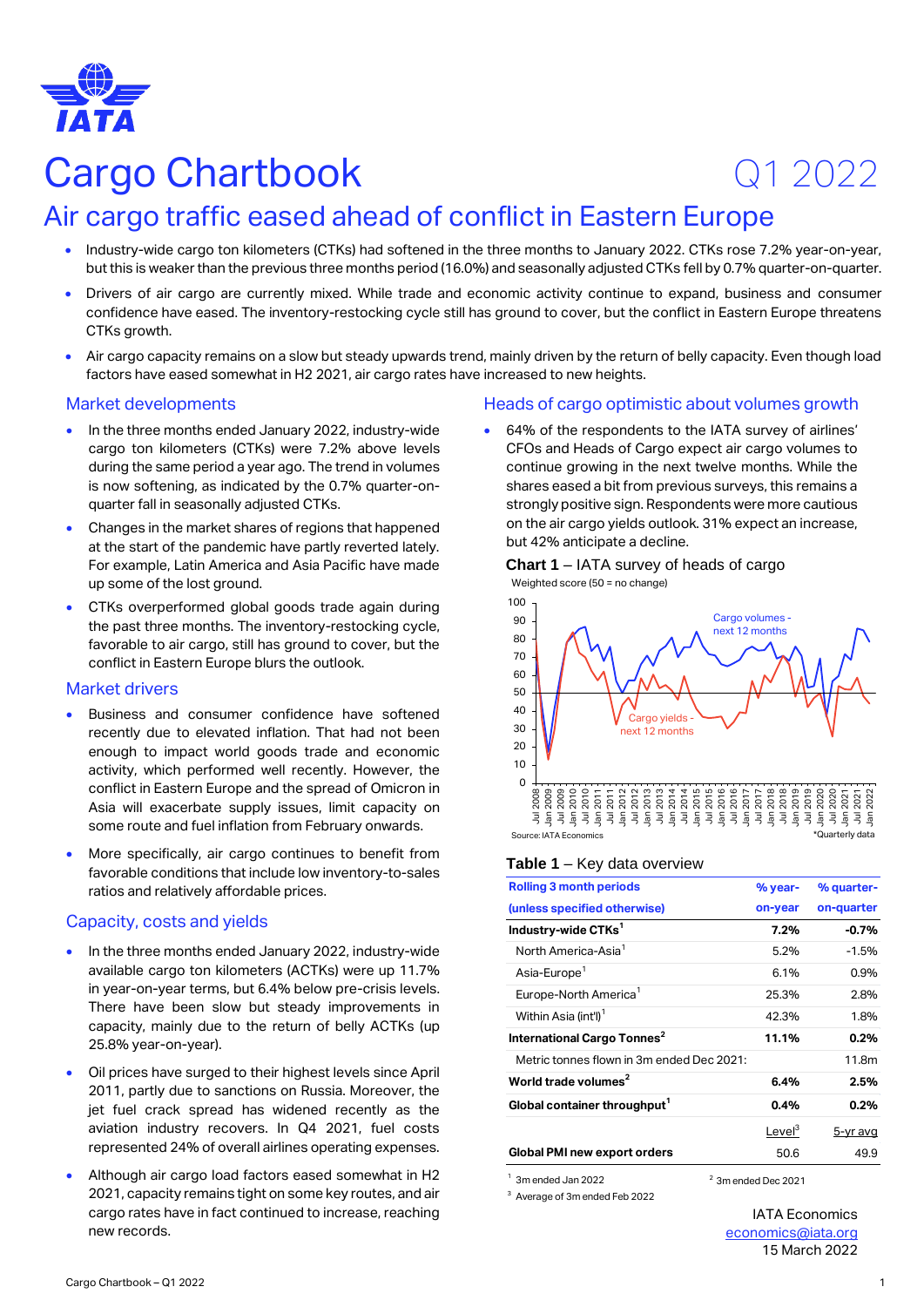## Market developments

1. A solid air cargo peak season allowed actual industry-wide CTKs to reach new highs in the three months to January 2022. That said, the seasonally adjusted trend is starting to decline, partly due to a weak month of January.



3. Changes in regional market shares of global cargo traffic seen during the pandemic have started to unwind lately. North American airlines have fallen back to 26.7% of total CTKs, to the benefit of airlines in Asia Pacific (33.5%) and Latin America (2.3%).



5. In SA terms, many of the main air cargo routes have softened a bit in recent months, including Within Asia were CTKs remain roughly 14% below the pre-crisis peak. In Europe-Nth America, volumes trended upwards as more bellyhold capacity returned.



2. The change of trend in air cargo volumes is also visible in growth rates. In year-on-year terms, growth eased to 7.2% in the three months to January 2022. Month-on-month growth has turned negative in the past two quarters (-0.7% in the last data point).





4. Air cargo continued to overperform global goods trade in recent months, although to a lesser extent than previously. While the inventory-restocking cycle likely still has ground to cover, the conflict in Eastern Europe blurs the near-term outlook.



6. There was significant divergence in the performance of key cargo hubs recently, although in most cases, growth rates have eased. For some of the airports that reported numbers for February, a slowdown is already apparent (FRA and ICN mainly).



Source: Individual airport websites \*December 2021 \*\*February 2022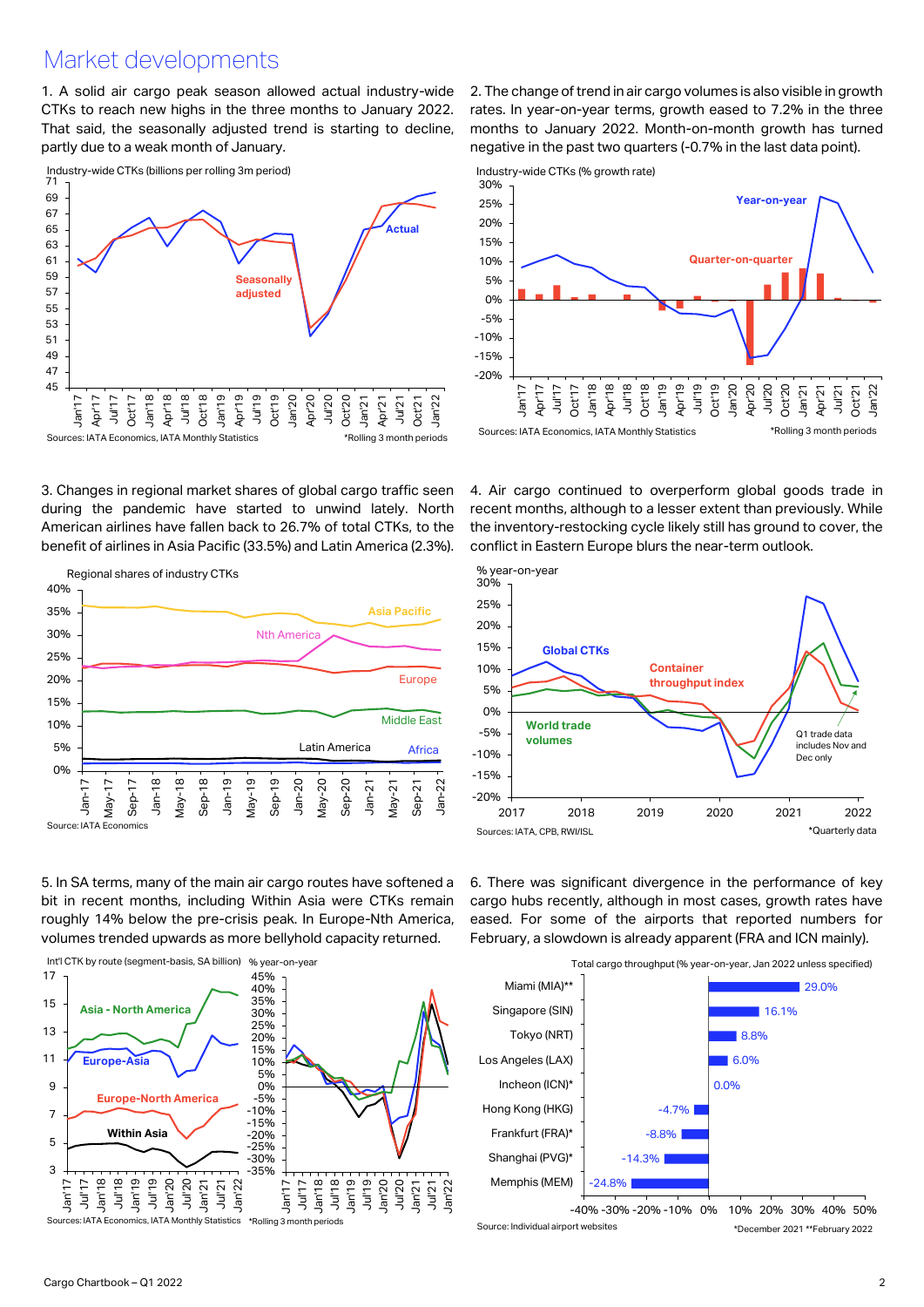## Market drivers

7. Disruptions related to the Omicron variant were reflected in business confidence (proxied by composite PMIs), which dropped in January. A rebound is visible in February, but the PMI surveys did not capture the start of the war in Eastern Europe.



9. After a pause in Q3 2021, industrial production and trade volumes increased again in Q4 2021, a sign of resilient demand for goods despite elevated inflation. That coincides with robust demand for air cargo.



11. PMIs show supplier delivery times lengthened at a slower pace in the past few months that earlier in the pandemic, globally and in the main exporting markets. The big picture is that supply chain conditions remain challenging, including on air cargo transport.



8. The downward trend in global consumer confidence continued in the three months to January 2022, as purchasing power is impacted by strong inflation, and with the impact of the Omicron variant. Confidence remains higher in large emerging markets.



10. The level of the US inventory-to-sales ratio has been flat at a low level for close to a year. The year-on-year comparison is falling, together with that of CTKs, but the upshot is that there is a backlog of demand for air cargo to refill inventories.



12. Robust demand combined with insufficient air cargo capacity meant air cargo prices rose slightly faster than container shipping prices in the past four months or so. Overall, air cargo remains more price competitive versus container shipping than in the past.



Source: Boeing, IATA CargoIS, Freightos Baltic Index